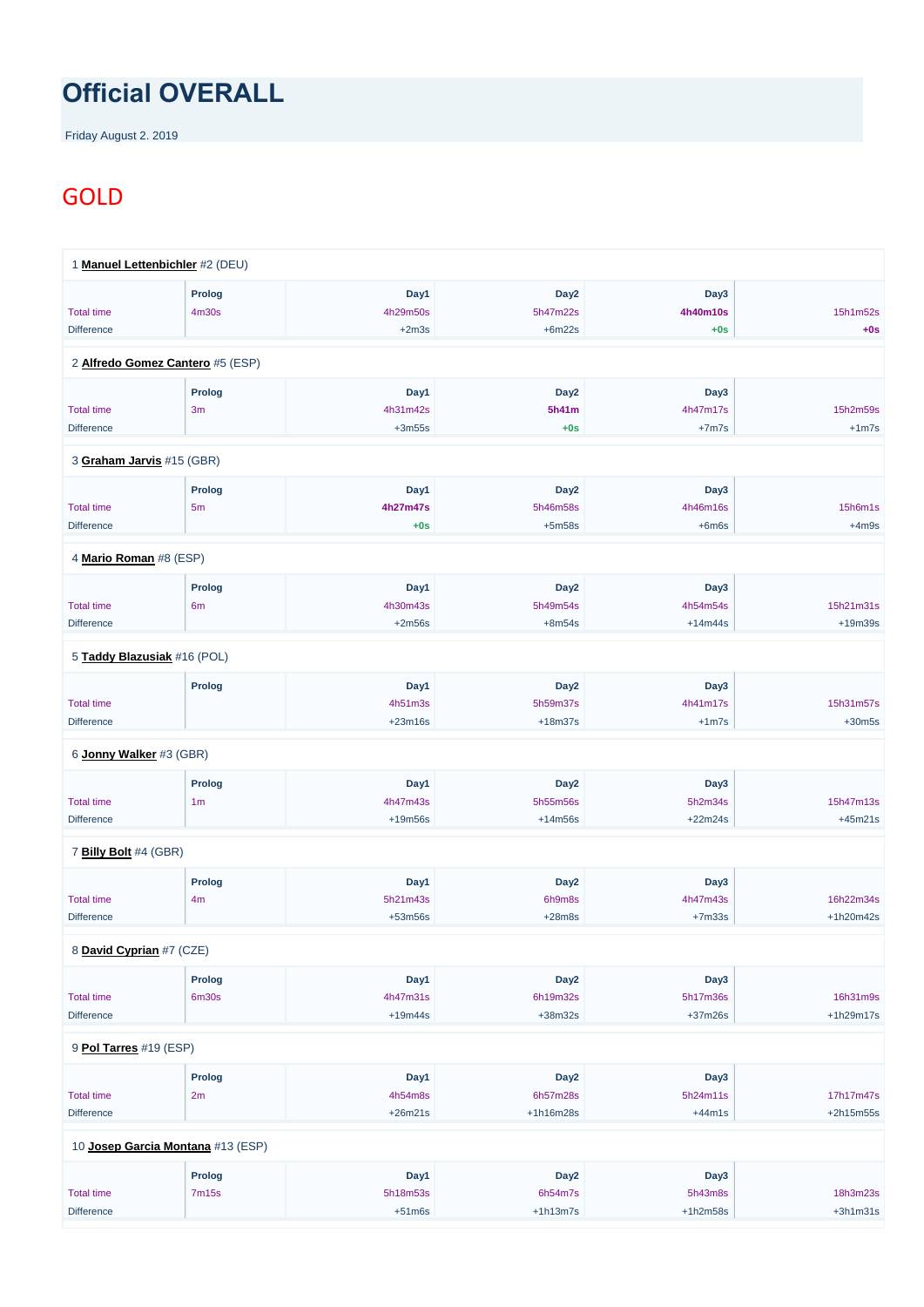| 11 Dieter Rudolf #24 (AUT)             |                              |                       |                       |                        |                        |
|----------------------------------------|------------------------------|-----------------------|-----------------------|------------------------|------------------------|
|                                        | Prolog                       | Day1                  | Day <sub>2</sub>      | Day3                   |                        |
| <b>Total time</b>                      | 7 <sub>m</sub>               | 5h8m33s               | 7h2m25s               | 5h54m16s               | 18h12m14s              |
| <b>Difference</b>                      |                              | $+40m46s$             | +1h21m25s             | $+1h14m6s$             | +3h10m22s              |
| 12 Nathan Watson #14 (GBR)             |                              |                       |                       |                        |                        |
|                                        | Prolog                       | Day1                  | Day <sub>2</sub>      | Day3                   |                        |
| <b>Total time</b>                      | 8m15s                        | 5h35m46s              | <b>7h6m18s</b>        | 5h51m4s                | 18h41m23s              |
| <b>Difference</b>                      |                              | $+1h7m59s$            | +1h25m18s             | +1h10m54s              | +3h39m31s              |
|                                        |                              |                       |                       |                        |                        |
|                                        | 13 Michael Walkner #31 (AUT) |                       |                       |                        |                        |
|                                        | <b>Prolog</b>                | Day1                  | Day <sub>2</sub>      | Day3                   |                        |
| <b>Total time</b>                      | 12m                          | 5h19m19s              | 7h11m15s              | 6h3m7s                 | 18h45m41s              |
| <b>Difference</b>                      |                              | $+51m32s$             | +1h30m15s             | +1h22m57s              | +3h43m49s              |
| 14 Keith Curtis #10 (USA)              |                              |                       |                       |                        |                        |
|                                        | Prolog                       | Day1                  | Day <sub>2</sub>      | Day3                   |                        |
| <b>Total time</b>                      | 11 <sub>m</sub>              | 5h38m50s              | 7h19m57s              | 6h30m6s                | 19h39m53s              |
| <b>Difference</b>                      |                              | $+1h11m3s$            | +1h38m57s             | +1h49m56s              | $+4h38m1s$             |
|                                        |                              |                       |                       |                        |                        |
| 15 William Hoare #35 (GBR)             |                              |                       |                       |                        |                        |
|                                        | Prolog                       | Day1                  | Day <sub>2</sub>      | Day <sub>3</sub>       |                        |
| <b>Total time</b>                      | 6m45s                        | 5h39m45s              | 7h23m38s              | 6h30m4s                | 19h40m12s              |
| <b>Difference</b>                      |                              | $+1h11m58s$           | +1h42m38s             | +1h49m54s              | +4h38m20s              |
| 16 Philipp Scholz #9 (DEU)             |                              |                       |                       |                        |                        |
|                                        | Prolog                       | Day1                  | Day <sub>2</sub>      | Day3                   |                        |
| <b>Total time</b>                      | 10 <sub>m</sub>              | 5h40m5s               | 7h54m45s              | 6h19m17s               | 20h4m7s                |
| <b>Difference</b>                      |                              | $+1h12m18s$           | +2h13m45s             | $+1h39m7s$             | $+5h2m15s$             |
| 17 Matthew Green #27 (ZAF)             |                              |                       |                       |                        |                        |
|                                        |                              |                       |                       |                        |                        |
|                                        | <b>Prolog</b>                | Day1                  | Day <sub>2</sub>      | Day3                   |                        |
| <b>Total time</b>                      | 9m                           | 5h55m42s              | 7h37m47s              | 6h29m53s               | 20h12m22s              |
| <b>Difference</b>                      |                              | $+1h27m55s$           | +1h56m47s             | +1h49m43s              | +5h10m30s              |
| 18 Tuinstra Rienk #18 (NLD)            |                              |                       |                       |                        |                        |
|                                        | Prolog                       | Day1                  | Day <sub>2</sub>      | Day3                   |                        |
| <b>Total time</b>                      | 9m45s                        | 5h28m27s              | 7h38m55s              | <b>7h15s</b>           | 20h17m22s              |
| <b>Difference</b>                      |                              | $+1h40s$              | +1h57m55s             | $+2h20m5s$             | +5h15m30s              |
| 19 Sonny Goggia #20 (ITA)              |                              |                       |                       |                        |                        |
|                                        |                              | Day1                  | Day <sub>2</sub>      | Day3                   |                        |
|                                        | Prolog                       |                       |                       |                        |                        |
|                                        |                              |                       |                       |                        |                        |
| <b>Total time</b><br><b>Difference</b> | <b>7m30s</b>                 | 5h50m13s<br>+1h22m26s | 7h54m34s<br>+2h13m34s | 6h27m14s<br>$+1h47m4s$ | 20h19m31s<br>+5h17m39s |

20 **[Ib Andersen](https://www.redbullromaniacs.com/for-competitors/profile/?e=rbr2019&b=29)** #29 (NOR)

|                            | <b>Prolog</b>  | Day1        | Day <sub>2</sub> | Day3        |             |
|----------------------------|----------------|-------------|------------------|-------------|-------------|
| <b>Total time</b>          | 8 <sub>m</sub> | 5h36m36s    | 7h44m57s         | 7h3m42s     | 20h33m15s   |
| <b>Difference</b>          |                | $+1h8m49s$  | $+2h3m57s$       | $+2h23m32s$ | $+5h31m23s$ |
|                            |                |             |                  |             |             |
| 21 Michele Bosi #12 (ITA)  |                |             |                  |             |             |
|                            | <b>Prolog</b>  | Day1        | Day <sub>2</sub> | Day3        |             |
| <b>Total time</b>          | 11m45s         | 6h7m41s     | 7h46m31s         | 6h50m11s    | 20h56m8s    |
| <b>Difference</b>          |                | $+1h39m54s$ | $+2h5m31s$       | $+2h10m1s$  | $+5h54m16s$ |
|                            |                |             |                  |             |             |
| 22 Anthony Solar #30 (AUS) |                |             |                  |             |             |
|                            | Prolog         | Day1        | Day <sub>2</sub> | Day3        |             |
| <b>Total time</b>          | 10m30s         | 6h43m49s    | 9h27m41s         | 8h34m39s    | 24h56m39s   |
| <b>Difference</b>          |                | $+2h16m2s$  | $+3h46m41s$      | $+3h54m29s$ | $+9h54m47s$ |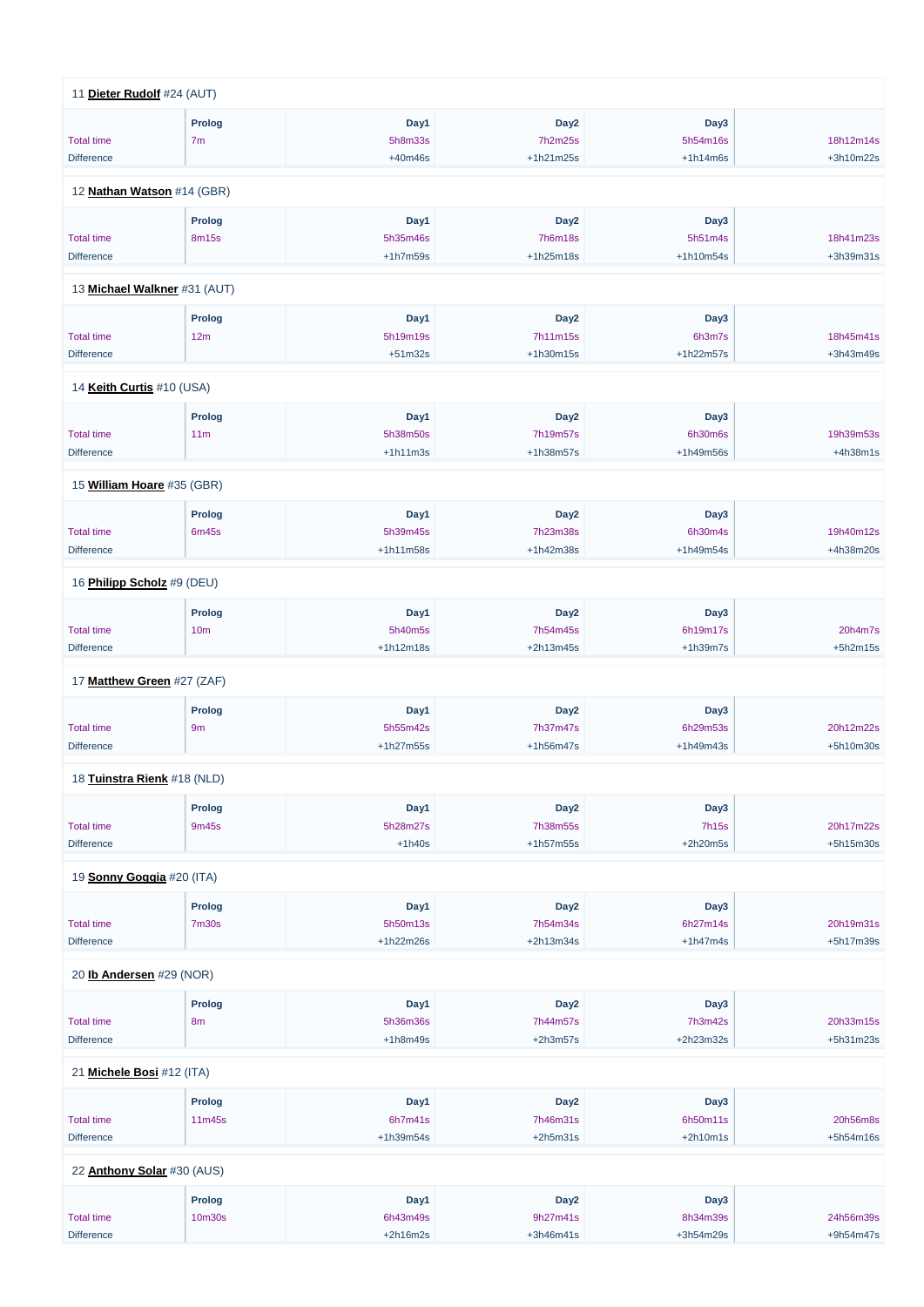| 23 Rigor Rico #21 (BRA)     |                                 |             |                  |            |            |
|-----------------------------|---------------------------------|-------------|------------------|------------|------------|
|                             | <b>Prolog</b>                   | Day1        | Day <sub>2</sub> | Day3       |            |
| <b>Total time</b>           | 8m45s                           | 10h37m19s   | 7h56m35s         | 6h52m16s   | 25h34m55s  |
| <b>Difference</b>           |                                 | $+6h9m32s$  | +2h15m35s        | $+2h12m6s$ | +10h33m3s  |
| AB1                         |                                 |             |                  |            |            |
|                             |                                 |             |                  |            |            |
| 24 Suff Sella #26 (ISR)     |                                 |             |                  |            |            |
|                             | <b>Prolog</b>                   | Day1        | Day <sub>2</sub> | Day3       |            |
| <b>Total time</b>           | 10m15s                          | 6h32m37s    | 10h59m15s        | 8h56m8s    | 26h38m15s  |
| <b>Difference</b>           |                                 | $+2h4m50s$  | +5h18m15s        | +4h15m58s  | +11h36m23s |
|                             | 25 Dwayne Kleynhans #22 (ZAF)   |             |                  |            |            |
|                             |                                 |             |                  |            |            |
|                             | <b>Prolog</b>                   | Day1        | Day <sub>2</sub> | Day3       |            |
| <b>Total time</b>           | 8m30s                           | 5h44m41s    | 9h39m43s         | 19h8m15s   | 34h41m9s   |
| <b>Difference</b>           |                                 | $+1h16m54s$ | +3h58m43s        | +14h28m5s  | +19h39m17s |
| AB <sub>3</sub>             |                                 |             |                  |            |            |
|                             |                                 |             |                  |            |            |
| 26 Thomas Schranz #17 (CHE) |                                 |             |                  |            |            |
|                             | <b>Prolog</b>                   | Day1        | Day <sub>2</sub> | Day3       |            |
| <b>Total time</b>           | 9m30s                           | 6h27m20s    | 8h45m10s         | 24h45m11s  | 40h7m11s   |
| <b>Difference</b>           |                                 | +1h59m33s   | $+3h4m10s$       | $+20h5m1s$ | +25h5m19s  |
| AB <sub>3</sub>             |                                 |             |                  |            |            |
|                             |                                 |             |                  |            |            |
| 27 David Garza #28 (MEX)    |                                 |             |                  |            |            |
|                             | <b>Prolog</b>                   | Day1        | Day <sub>2</sub> | Day3       |            |
| <b>Total time</b>           | 10m45s                          | 6h52m22s    | 11h30m57s        | 22h9m59s   | 40h44m3s   |
| Difference                  |                                 | +2h24m35s   | +5h49m57s        | +17h29m49s | +25h42m11s |
| AB <sub>3</sub>             |                                 |             |                  |            |            |
|                             |                                 |             |                  |            |            |
| 28 Chris Perry #25 (AUS)    |                                 |             |                  |            |            |
|                             | <b>Prolog</b>                   | Day1        | Day <sub>2</sub> | Day3       |            |
| <b>Total time</b>           | 9m15s                           | 6h38m15s    | 11h49m51s        | 22h42m39s  | 41h20m     |
| Difference                  |                                 | +2h10m28s   | $+6h8m51s$       | +18h2m29s  | +26h18m8s  |
| AB <sub>3</sub>             |                                 |             |                  |            |            |
|                             | 29 William Oosthuizen #36 (ZAF) |             |                  |            |            |
|                             |                                 |             |                  |            |            |
|                             | <b>Prolog</b>                   | Day1        | Day <sub>2</sub> | Day3       |            |
| <b>Total time</b>           | 11m30s                          | 6h25m44s    | 9h19m46s         | 26h20m     | 42h17m     |
| Difference                  |                                 | $+1h57m57s$ | +3h38m46s        | +21h39m50s | +27h15m8s  |
| AB <sub>3</sub>             |                                 |             |                  |            |            |
| 30 Wade Young #1 (ZAF)      |                                 |             |                  |            |            |
|                             |                                 |             |                  |            |            |

**Prolog Day1 Day2 Day3**

| <b>Total time</b>                | 5 <sub>m30s</sub> | 4h28m59s    | 11h28m38s        | 26h20m     | 42h23m7s    |
|----------------------------------|-------------------|-------------|------------------|------------|-------------|
| <b>Difference</b>                |                   | $+1m12s$    | +5h47m38s        | +21h39m50s | +27h21m15s  |
| AB <sub>3</sub>                  |                   |             |                  |            |             |
|                                  |                   |             |                  |            |             |
| 31 <b>Adam Giles</b> #33 (AUS)   |                   |             |                  |            |             |
|                                  | <b>Prolog</b>     | Day1        | Day <sub>2</sub> | Day3       |             |
| <b>Total time</b>                | 11m15s            | 6h2m11s     | 10h32m           | 26h20m     | 43h5m26s    |
| <b>Difference</b>                |                   | $+1h34m24s$ | $+4h51m$         | +21h39m50s | $+28h3m34s$ |
| AB <sub>3</sub>                  |                   |             |                  |            |             |
|                                  |                   |             |                  |            |             |
| 32 Vasiu Nicolae Miron #40 (ROU) |                   |             |                  |            |             |